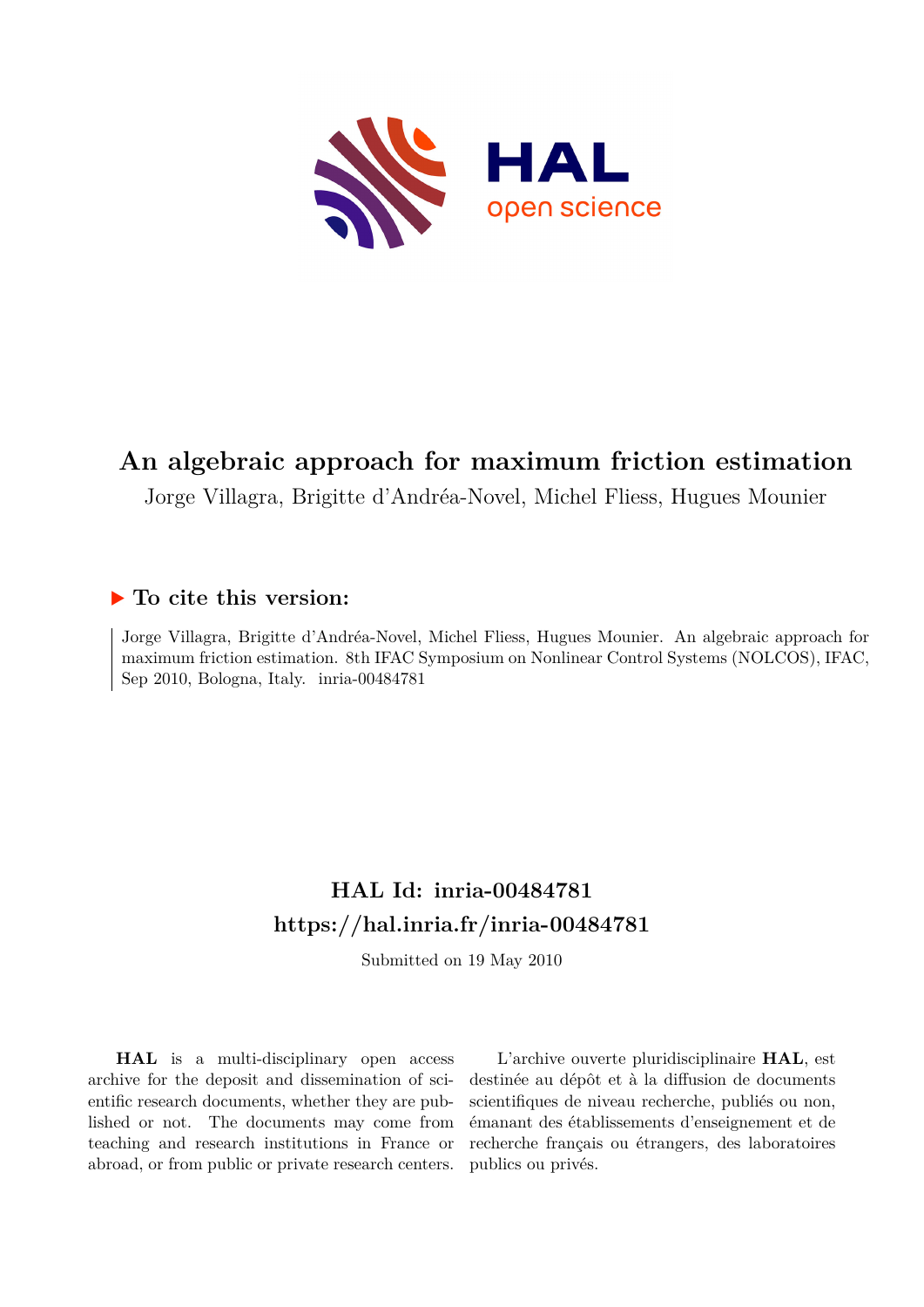# An algebraic approach for maximum friction estimation

Jorge Villagrá\* Brigitte d'Andréa-Novel \*\* Michel Fliess \*\*\* Hugues Mounier <sup>\*</sup>\*

∗ *Instituto de Autom´atica Industrial (CSIC), La Poveda-Arganda del Rey, 28500 Madrid, Spain (*jorge.villagra@iai.csic.es*).* ∗∗ *Centre de Robotique, Mines-ParisTech, 75272 Paris Cedex 06, France (*brigitte.dandrea-novel@mines-paristech.fr*)* ∗∗∗ *INRIA-ALIEN & LIX (CNRS, UMR 7161) Ecole polytechnique, ´ 91128 Palaiseau, France (*Michel.Fliess@polytechnique.edu*)* ∗∗∗∗ *L2S (UMR 8506), CNRS, Sup´elec, Universit´e Paris-Sud, 3 rue Joliot-Curie, 91192 Gif-sur-Yvette, France (*Hugues.Mounier@lss.supelec.fr*)*

Abstract: A new approach to estimate the road maximum adherence is presented. It is based on a combination of new algebraic tools for estimation and diagnosis via numerical differentiation of noisy signals. Instantaneous friction is first computed within this framework. Then, extended braking stiffness concept is exploited to detect which braking efforts allow to distinguish a road type from another. A weighted Dugoff model is used during these "distinguishable" intervals to estimate the maximum friction coefficient. Promising results have been obtained in noisy simulations and real experimentations.

*Keywords:* Automotive vehicles, active safety, friction estimation, nonlinear estimation, nonlinear diagnosis, numerical differentiation.

#### 1. INTRODUCTION

Automobile manufacturers have dedicated enormous efforts on developing intelligent systems for the dynamic performance of road vehicles in the last years. Thus, many systems have been deeply studied in order to increase safety and improve handling characteristics. As such systems become more advanced, they increasingly depend on accurate information about the state of the vehicle and its surroundings. Much of this information can be obtained by direct measurement, but the appropriate sensors may be unreliable, inaccurate, or prohibitively expensive. This is why these enhancements must be a priori related to an optimal usability of the existing hardware.<sup>1</sup> Besides, most of these systems are based on an efficient transmission of the forces from vehicle wheels to the road surface.

Friction is the major mechanism for generating these forces on the vehicle. Hence, knowing the longitudinal and vertical tire-road efforts  $(F_x, F_z)$ , and therefore the maximum friction coefficient

$$
\mu_{x_{max}} = \frac{F_x}{F_z}\bigg|_{max} \tag{1}
$$

turns out to be crucial, because the maximum braking performance is related with the maximum tire-road friction coefficient.

The goal of this work is then to find a computationally affordable estimator of the maximum tire-road friction coefficient with actual on-board hardware and sensors.

#### *1.1 State of the art*

Static and dynamic tire force models have been developed for accurate simulation of advanced control systems (see, e.g., (Canudas-de-Witt *et al.*, 2002; Kiencke *et al.*, 1995; Pasterkamp *et al.*, 1994; Svendenius *et al.*, 2009; Yi *et al.*, 2003)). Extensive testing is however required to determine the parameters of these analytic models; it is then extremely difficult to determine all those parameters in real-time for every potential tire, tire pressure, and wear state.

Nevertheless, many authors have tried to use robust analytic techniques to determine tire-road friction coefficient from tire force models. Thus, simplified models have been coupled with vehicle dynamics to produce different observation and filtering techniques: Matusko *et al.* (2008) employed a neural-network based identification; Ono *et al.* (2003), Tanelli *et al.* (2009) and Yi *et al.* (1999) developed several least-square methods; Dakhlallah *et al.* (2008), Grip *et al.* (2007), Lee *et al.* (2004), Ray (1997), or Shim *et al.* (2004) utilize various nonlinear asymptotic observers. Most of the above references try to obtain reliable tire effort estimates and, thereafter, the maximum tire friction value by various polynomial fitting techniques. Those approaches, unfortunately, are based either on too restrictive hypotheses (e.g. only longitudinal dynamics situations) or on nonstandard measurements (wheel torque). Moreover,

 $\frac{1}{1}$  Let us recall that only measurements from encoders, longitudinal and lateral accelerometers, and yaw rate gyroscope are usually available trough the CAN bus.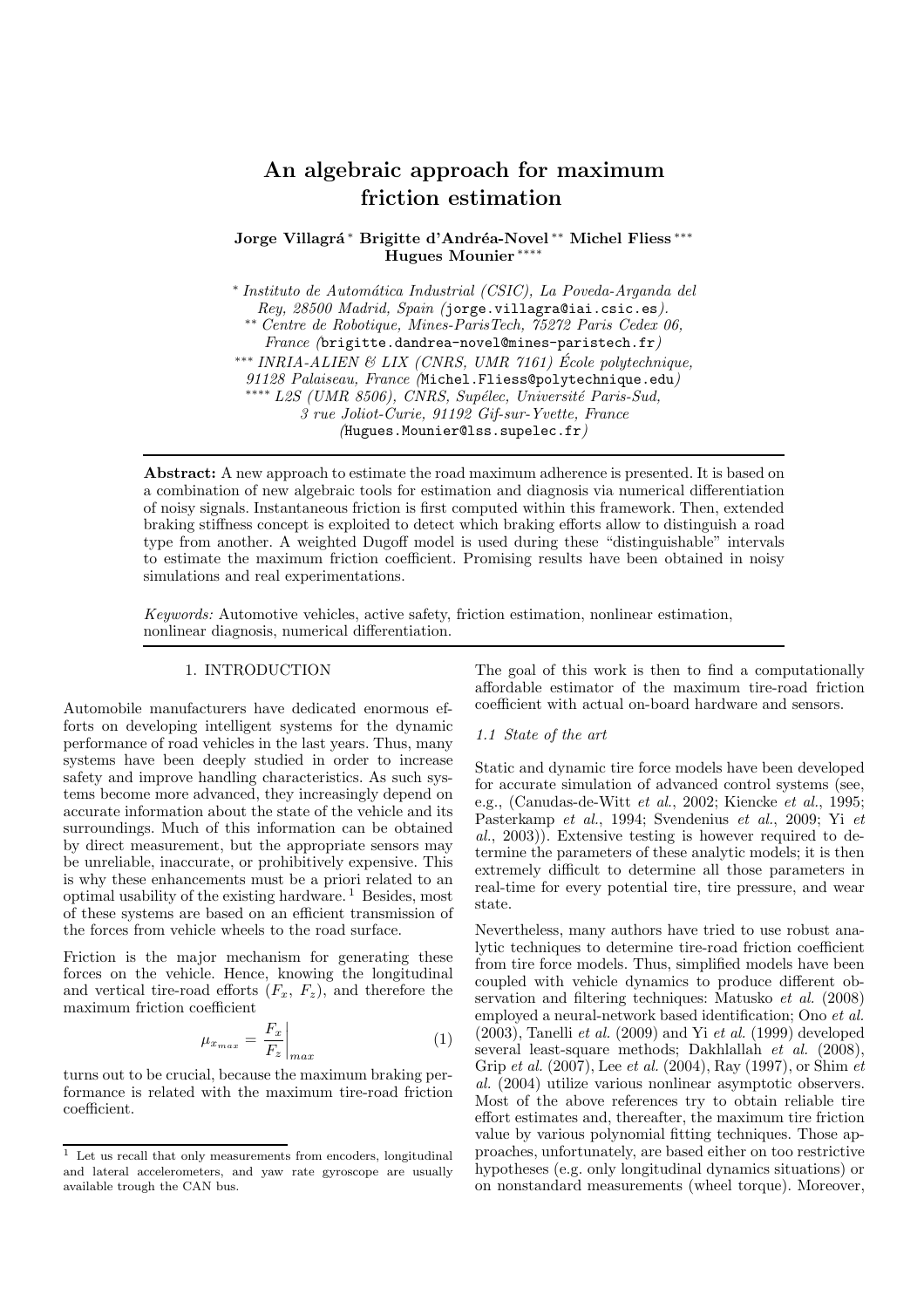most of them concentrate their efforts on precise tire forces estimation, but they do not go into maximum friction estimation in depth.

A different research line is focused on the effects that are generated by friction. Gustafsson (1997), for instance, used the idea that more slip at a given tire force would indicate a more slippery road. Observing the correlation between slip and friction coefficient can provide  $\mu_{max}$  information. However, under low slip situations, it becomes really hard to distinguish between different road types from noisy measurements.

A possible solution to this problem is to exploit what Ono *et al.* (2003) and Umeno (2002) call the extended braking stiffness (XBS). It can be defined as the slope of friction coefficient against slip velocity at the operational point. Its value is related to the friction coefficient because the maximum braking force can be obtained when XBS is equal to zero (see  $2$  Fig. 1).

Note that snow, and specially ice, exhibit a very short transition between linear and nonlinear zones. Therefore, the XBS based algorithm presented here will correctly behaves for wet and dry roads, but it will probably not be that efficient for ice conditions.



Fig. 1. Adhesion coefficient characteristic curve for several tire-road interfaces (top); XBS definition (bottom)

Since in the  $\tau - \mu_x$  linear zone  $\mu_{x_{max}}$  is hardly identifiable, our work relies on the accurate estimation of XBS when non-linear behavior takes shape (soon enough to avoid wheel saturation). Diagnosis tools will be used, combined with new algebraic filtering techniques and a weighted Dugoff model, to consecutively estimate longitudinal forces and the maximum friction coefficient.

In addition to accuracy and reliability, production cost is an important matter in vehicle serial production. In that sense, our estimation techniques, which are borrowed from Fliess *et al.* (2008), are especially efficient in terms of computational cost, at least when compared with most of the above mentioned observer-based approaches. Furthermore, only standard and low cost sensors will be required for implementing the proposed algorithm.

#### *1.2 Outline of the article*

Sect. 2 presents an overview of a new algebraic estimation framework. The first example of that approach is introduced in Sect. 3, where a pitch diagnosis-based estimator allows to obtain a good estimate of the instantaneous friction coefficient. Sect. 4 deals with the problem of distinguishing different road surfaces enough ahead of time to avoid undesirable control actions. In Sect. 5 a simulated scenario is used to test the quality of the estimator on multi-adherence roads. Preliminary experimental results are presented in Sect. 6, where the algorithms are tested with real experimental recorded data. Some concluding remarks are given in Sect. 7.

#### 2. ALGEBRAIC ESTIMATION FRAMEWORK

In diagnosis terminology, a residual is defined as the amount by which an observation differs from its expected value. It is often used in fault tolerant control to detect a failure (for instance, in sensors or actuators) and act consequently. This idea will be used here in an estimation context to detect an abnormal behavior with respect to an ideal prediction model. In other words, the estimated variable can be considered as the sum of an ideal term and a "disturbing" one. <sup>3</sup>

The condition to decide wether the ideal term is valid or not to estimate the unknown variable is usually hard to obtain. Indeed, highly corrupted signals provided by the vehicle sensors and fixed integration step determined by signals sampling rate impose a signal pre-treatment. In addition, robust and real-time efficient numerical differentiators are also needed to render this approach feasible.

This is made possible by recent advances (Fliess *et al.* (2008), Mboup *et al.* (2009)). It is important to point out that the fast filters and estimators, which are obtained in that manner, are not of asymptotic nature, and do not require any statistical knowledge of the corrupting noises. <sup>4</sup>

### 3. TIRE-ROAD FRICTION ESTIMATION

Using Newton's second law of motion, front and rear longitudinal efforts can be expressed as follows

$$
F_{x_f} = M_{eq_f} \gamma_x, \ M_{eq_f} = \frac{F_{z_f}}{g}; \ \ F_{x_r} = M_{eq_r} \gamma_x, \ M_{eq_r} = \frac{F_{z_r}}{g}
$$

where  $M_{eq(f,r)}$  are the front and rear equivalent masses, respectively. Hence, the front and rear friction coefficients (1) turn out to be equal and on only dependent on the longitudinal acceleration  $\gamma_x$ 

$$
\mu_{x_f} = \mu_{x_r} = \frac{F_{x_f}}{F_{z_f}} = \frac{F_{x_r}}{F_{z_r}} = \frac{\gamma_x}{g}
$$
 (2)

Since this approach does take into account neither the vertical nor the pitch dynamics, an additional term will be introduced in order to achieve better estimations of  $\mu_r$ . Experimental measurements have shown that the addition of a corrective term  $\Delta \mu_{x_{\phi}}$ , proportional to the integral of

<sup>&</sup>lt;sup>2</sup> Friction coefficient is plotted in terms of slip ratios for several tire-road interfaces following the pseudo-static Pacejka tire model (Pacejka et al., 1991).

<sup>&</sup>lt;sup>3</sup> Those disturbing terms are nothing else than "poorly known" effects. See (Fliess et al., 2008) for more references and details.

 $4$  See, e.g., (García Collado et al., 2009) for a nice introductory presentation.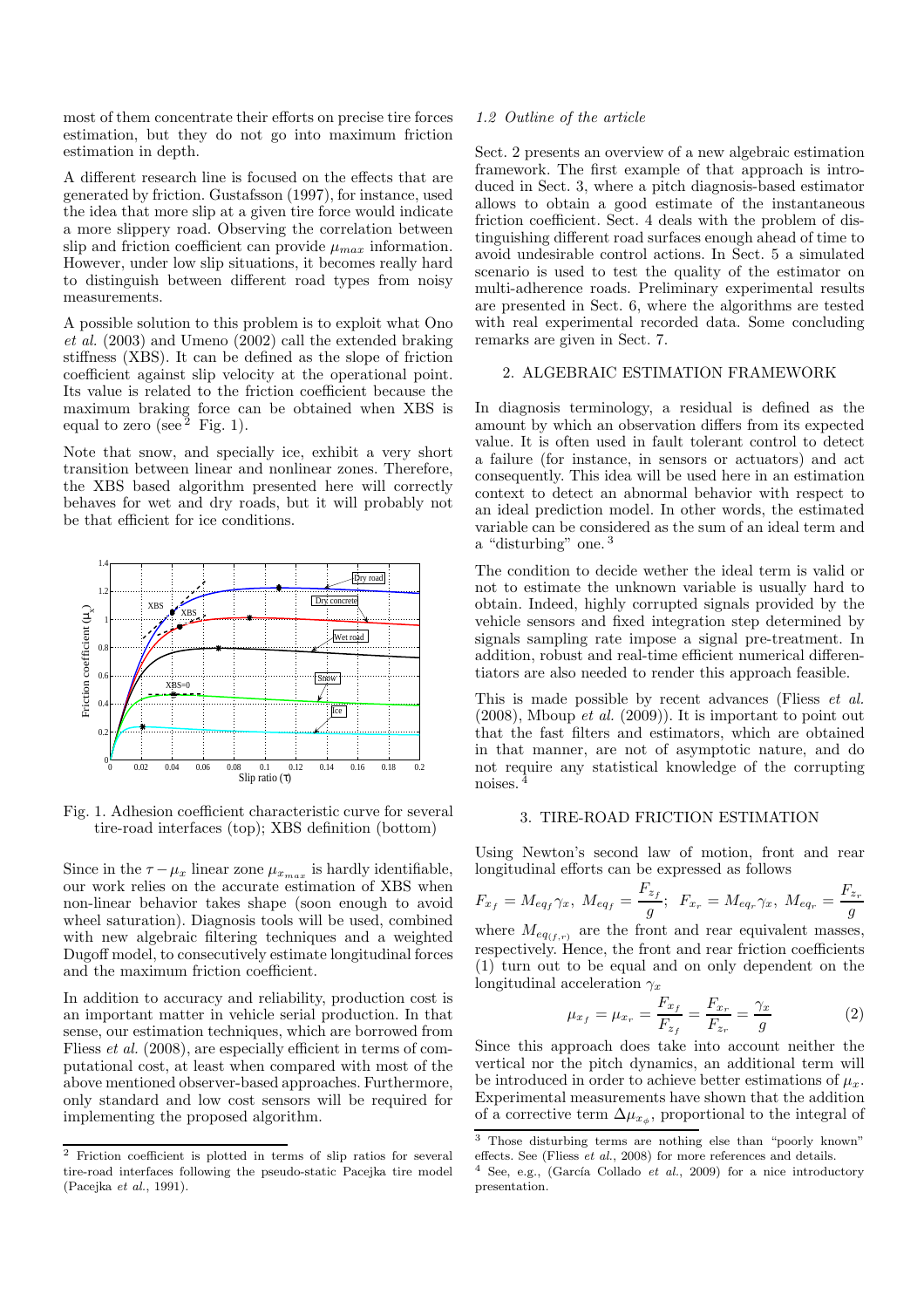pitch angle  $\phi$ , remarkably corrects the estimation error obtained with (2):

$$
\mu_x = \frac{\gamma_x}{g} \left( 1 + \Delta \mu_{x_{\phi}} \right) \tag{3}
$$

Following the approach of Tseng *et al.* (2007), the kinematic relationship between the outputs of an inertial measurement unit and the derivatives of the Euler angles can be written, in its longitudinal component

$$
\dot{V}_x = \gamma_x + \dot{\psi} V_y - \dot{\phi} V_z + g \sin \phi \tag{4}
$$

with  $V_y$ ,  $V_z$  and  $\psi$  the lateral and vertical velocities, and the yaw rate, respectively. If the vertical and lateral velocities are neglected (Tseng *et al.*, 2007), and the longitudinal velocity is considered equal to  $r\omega$ , the following pitch angle estimator  $\hat{\phi}$  can be obtained from (4)

$$
\hat{\phi} = \arcsin\left(\frac{\gamma_x - r\dot{\omega}}{g}\right)
$$

The corrective term  $\Delta \mu_{x_{\phi}}$  in Eq. (3) is therefore numerically computed with the next algorithm

$$
\begin{cases} \Delta \mu_{x_{\phi}}(t) = \displaystyle\int_{T_{i_{\phi}}}^{T_{f_{\phi}}} K_{\phi} \hat{\phi}(t) dt, \text{ if } |\hat{\phi}(t)| > \epsilon_1, \ 0 < \epsilon_1 \ll 1\\ \Delta \mu_{x_{\phi}}(t) = 0, \text{ elsewhere} \end{cases}
$$

where  $T_{i_{\phi}}$  and  $T_{f_{\phi}}$  are respectively the initial and final time where the pitch variation is significative (i.e.  $|\phi(t)|$  is greater than a threshold  $\epsilon_1$ ), and  $K_{\phi}$  is an off-line identified parameter, which represents the normalized pitch stiffness.

Fig. 2 shows the different behavior between (2) and (3) when demanding braking efforts are applied to the vehicle. These results have been obtained from experimental data recorded on a real vehicle with noisy measurements (see Sect. 6 for more details).



Fig. 2. Longitudinal friction estimation comparison between equations (2) and (3) from real data measurements.

### 4. FROM INSTANTANEOUS FRICTION TO MAXIMUM FRICTION ESTIMATION

While the vehicle is in the linear  $(\mu_x - \tau)$  zone, there is a strong risk of indistinguishability of the type of surface, and therefore, to fail in predicting the maximum friction coefficient.

Hence, our approach tends to take advantage of the presented numerical algorithms to be able to detect danger zones in a reliable way. Once the 'failure' is detected, a simple tire behavior model (section 4.1) will help to obtain a good estimation of  $\mu_{x_{max}}$  slightly ahead of time.

#### *4.1 Dugoff model*

Several tire models have been developed to understand the nonlinear and complex physics of tire force generation (see (Svendenius *et al.*, 2009) and the references therein). The pseudo-static model from Pacejka *et al.* (1991) gives a good approximation to experimental results and is widely used in automotive research and industries. However, this model has a complex analytical structure and its parameters are difficult to identify. For these reasons, it is mainly used for simulation rather than for control or estimation purposes.

Dugoff tire model (Dugoff *et al.*, 1969) assumes a uniform vertical pressure distribution on the tire contact patch. This is a simplification compared to the more realistic parabolic pressure distribution assumed in Pacejka. However, it has the advantage of its conciseness and its results are considered to be on the safe side in an emergency situation. Furthermore, longitudinal forces are directly related to the maximum friction coefficient in more transparent equations than in Pacejka model.

Dugoff model accuracy will then be evaluated as a good candidate to estimate  $\mu_{x_{max}}$ . Longitudinal efforts are modeled as follows

$$
F_x = f(\lambda)K_x \tau
$$

where  $\tau$  is the slip ratio<sup>5</sup>

 $K_x$  is the longitudinal stiffness coefficient and  $f(\lambda)$  is a piecewise function

$$
f(\lambda) = \begin{cases} (2 - \lambda)\lambda, & \lambda < 1 \\ 1, & \lambda \geq 1 \end{cases}, \lambda = \frac{\mu_{x_{max}} F_z}{2|K_x \tau|}
$$

It is not difficult to see that  $\mu_{x_{max}}$  can be expressed in terms of 4 a priori known variables  $\mu_{x_{max}}$  =  $g(F_x, F_z, \sigma, K_x)$ . Let us take the nonlinear zone case, i.e.  $f(\lambda) = (2 - \lambda)\lambda$ 

$$
F_x = \left(\frac{2 - \mu_{x_{max}} F_z}{|K_x \tau|}\right) \frac{\mu_{x_{max}} F_z}{|K_x \tau|} K_x \tau
$$

This expression can be rewritten as a second order algebraic equation of the maximum friction coefficient:

$$
\mu_{x_{max}}^2F_z^2-2\mu_{x_{max}}|K_x\tau|F_z+|K_x\tau|F_x=0
$$

whose two solutions

$$
\mu_{x_{max}} = \frac{\left( |K_x \tau| \pm \sqrt{K_x \tau (K_x \tau - F_x)} \right)}{F_z} \tag{6}
$$

are always real because  $K_x\tau(t) - F_x(t) \geq 0, \forall t$ .

 $\overline{5}$  Slip ratio is defined as

$$
\begin{cases}\n\tau = \frac{V_x - \omega r}{V_x} \text{ if } V_x > \omega r, V_x > 0 \text{ (braking)} \\
\tau = \frac{\omega r - V_x}{\omega r} \text{ if } V_x < \omega r, \ \omega r > 0 \text{ (accelerating)}\n\end{cases}
$$
\n(5)

where r and  $\omega$  are the wheel's radius and angular speed, respectively. <sup>6</sup> While  $F_x$ ,  $F_z$  and  $\sigma$  are byproducts of our global estimation scheme, a nominal  $K_x$  could be obtained either by an off-line or an online identification, following techniques introduced in Sect. 2.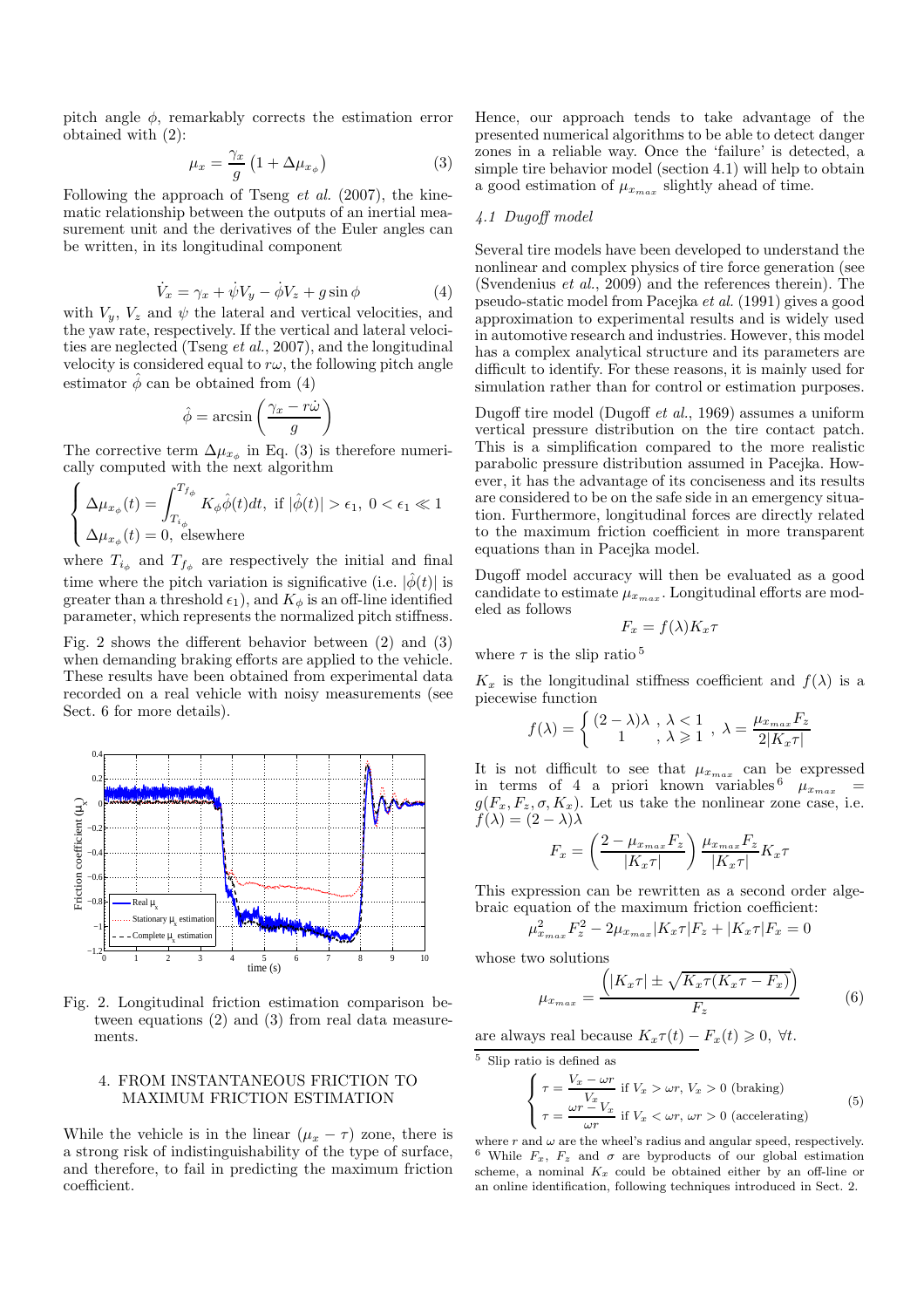As a result, our  $\mu_{x_{max}}$  prediction model will be obtained with the minimum value of  $(6)$ :

$$
\hat{\mu}_{x_{max}}^D(t_k) = \frac{1}{\hat{F}_z(t)} \left( |K_x \hat{\tau}(t_k)| - \sqrt{K_x \hat{\tau}(t_k)(K_x \hat{\tau}(t_k) - \hat{F}_x(t_k))} \right), \lambda(t_k) < 1
$$
\n
$$
\hat{\mu}_{x_{max}}^D(t_k) = \hat{\mu}_{x_{max}}^D(t_{k-1}), \lambda(t_k) \ge 1 \tag{7}
$$

*Remark 4.1.* Slip  $\hat{\tau}$  and vertical force  $\hat{F}_x$  estimation has to be provided to compute (7).

#### *4.2 Detection algorithm*

As stated in the introduction, the extended braking stiffness (XBS) will be used to detect the entrance in danger zone (or, in other words, to signal the distinguishability between road surfaces).

XBS was defined by Ono *et al.* (2003) as the derivative of the friction coefficient with respect to slip ratio. Therefore, our switching function will be given by the following XBS estimator

$$
XBS(t) = \frac{d\mu_x}{d\tau} = \frac{d\mu_x}{dt}\frac{dt}{d\tau} = \frac{\hat{\mu}_x}{\hat{\tau}}
$$

where  $\hat{\mu}_x$  and  $\hat{\tau}$  are obtained using (Mboup *et al.*, 2009).

The main difficulty in this computation is to obtain numerical derivative estimators such that a good tradeoff between filtering and reactivity is achieved. Algebraic techniques introduced in (Fliess *et al.*, 2008) are used to obtain for example a denoised  $\mu$ :

$$
\hat{\mu} = \int_0^T (T - 2t) \,\mu(t) dt
$$

where  $[0, T]$  is a quite short and sliding time window.

Algebraic derivative estimators are compared for a particular scenario to their exact analytic values in Fig. 3 (a and c). Our estimators perform in a satisfactory way, even with singular behaviors such as sudden changes of  $\mu_{x_{max}}$  (i.e. at t=3s). The analytic values present a hard discontinuity at that point, but it is pretty well filtered by our estimators.

Also in Fig. 3 (b and d) a comparison between  $\mu_x$  and filtered XBS evolutions is shown. Similar trends can be appreciated in both graphs, i.e. when  $\mu_x$  reaches a local peak, XBS is close to local minima. Furthermore, the closest  $\mu_x$  is to  $\mu_{x_{max}}$ , the lower value of XBS is obtained. As a result of this, an XBS validity range  $([XBS_{max}, XBS_{min}]$ can be selected as significative for  $\mu_{x_{max}}$  detection. Thus, when XBS values are greater than  $XBS_{max}$  or lower than  $XBS_{min}$ , we will consider  $\mu_x$  remains equal to the last obtained value within the validity range. If  $\mu_x$  falls into the validity range, a corrective factor will be applied to the  $\mu_{x_{max}}(t)$  predicted value by equation (7). Finally, a [0, 1.2] saturation function is used to correct the previous value in case the estimation exceeds realistic friction limits. To sum up, the final algorithm can be concisely written as follows:



Fig. 3. eXtended Braking Stiffness estimation. a) Comparison between  $\tau$  algebraic derivative estimation and its analytical value. b) Real  $\mu_x$  and  $\mu_{x_{max}}$  evolution. c) Comparison between  $\mu_x$  algebraic derivative estimation and its analytical value. d) XBS estimation, validity range and  $\mu_{x_{max}}$  distinguishable zones.

if 
$$
XBS(t_k) \leq XBS_{max}
$$
  
\n
$$
\mu_{x_{max}}(t_k) = \max (0, \min (1.2, \mu_{x_{max}}^*(t_k)))
$$
\n
$$
\mu_{x_{max}}^*(t_k) = \hat{\mu}_{x_{max}}^D(t_k) \left( 1 + \chi \frac{XBS(t_k)}{XBS_{max}} \right)
$$
\nif  $XBS_{max} \leq XBS(t_k)$   
\n
$$
\mu_{x_{max}}(t_k) = \mu_{x_{max}}(t_{k-1})
$$
\n(8)

*Remark 4.2.* Parameter  $\chi$  acts as a confidence factor of the friction value provided by Dugoff model within the validity range. It can be seen from Eq. (8) that the nearest XBS is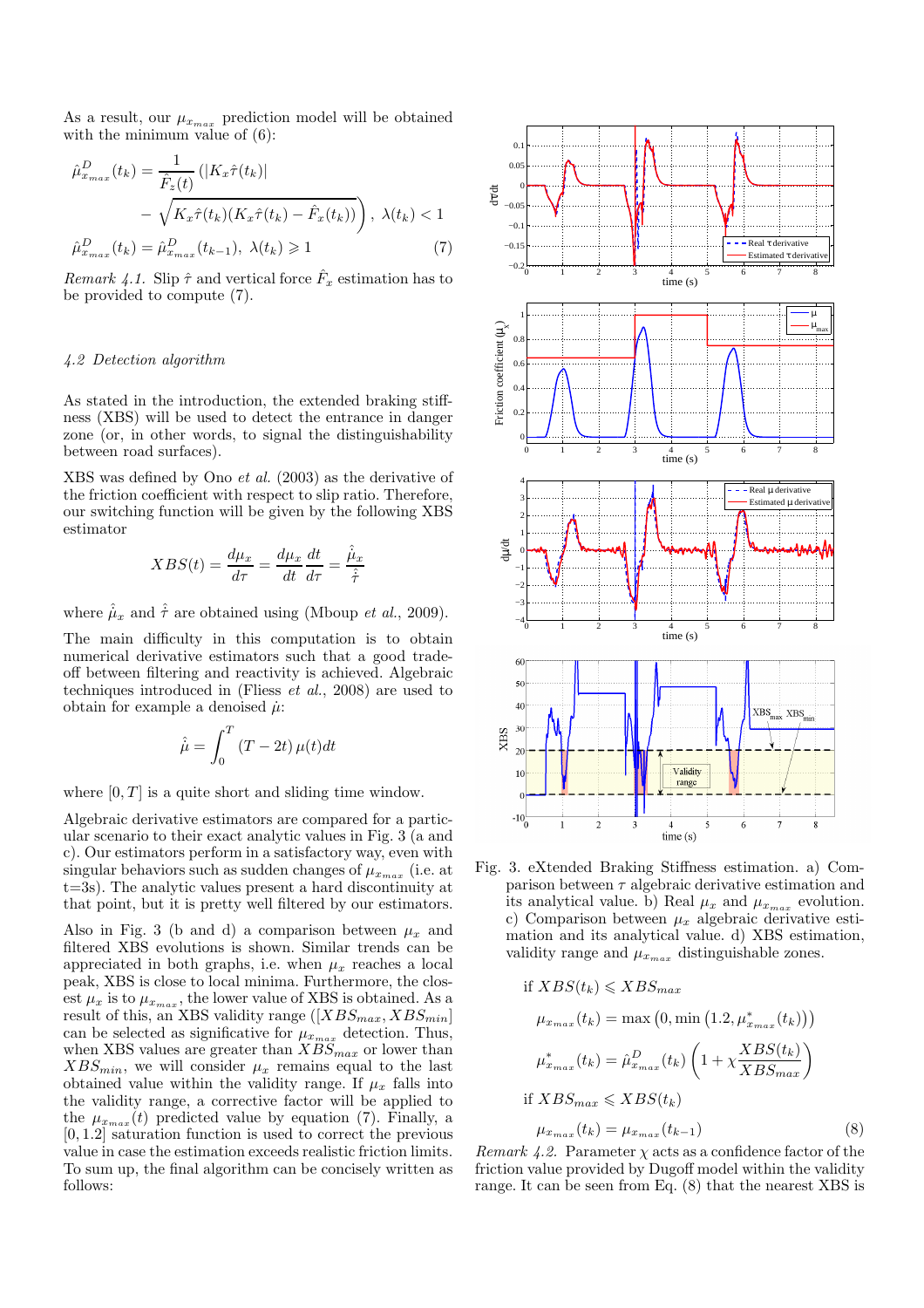to  $XBS_{max}$ , the closest the factor  $\frac{XBS(t_k)}{XBS_{max}}$  is from 1. On the contrary, when XBS tends to 0, the same stands for  $\frac{XBS(t_k)}{XBS(t)}$ . The value of parameter  $\chi$  is always close to 1  $XBS_{max}$ and its optimum value depends on the measurement noise nature.

#### 5. SIMULATION RESULTS OF FRICTION ESTIMATION

A multi-adherence scenario has been used to test the algorithm in a simulation environment.<sup>7</sup> Each of the three braking phases is carried out under different friction conditions. Thus,  $\mu_{x_{max}}(t) = 0.65, 0 \le t \le 3, \mu_{x_{max}}(t) =$  $1, 3 \le t \le 5$ ,  $\mu_{x_{max}}(t) = 0.75, 5 \le t \le 8.5$ . The applied braking efforts have been chosen to be useful for our failure detection algorithm, i.e., they are strong enough to leave the linear zone, but soft enough to avoid tire saturation.



Fig. 4. a)Longitudinal acceleration b) $\mu_x - \tau$  graph with maximum friction and detection instants c)Maximum adherence estimation during the first multi-adherence scenario

Fig. 4 displays our simulation results. A vehicle begins to move at  $15 \text{ ms}^{-1}$  and three braking actions are consecutively applied so that the resulting longitudinal accelerations are those of Fig. 4a. The bottom graph of the same figure plots the friction coefficient and its estimation, at the instants  $t_{\mu_{max}}$  where minimum values are attained. This information can be complemented with Fig. 4b, where the  $(\mu_x - \tau)$  evolution can be very well distinguished for all three tire-road interfaces. Moreover, alarm times  $(t_a)$ , in black), coming from the estimation algorithm, always arise sufficiently in advance with respect to maximum friction instants  $t_{\mu_{max}}$  (in red).

Bottom graph of Fig. 4 compares the real  $\mu_{x_{max}}$  obtained values, on the one hand, with Dugoff prediction model, and on the other hand, with the weighted Dugoff prediction model. Besides the fact that the alarm times seem to be sufficiently ahead of time, the estimation error is significantly small.

## 6. EXPERIMENTAL RESULTS OF FRICTION **ESTIMATION**

Several braking maneuvers have been realized on roads with different maximum friction coefficient. In every test, a large set of dynamic variables has been recorded at high frequency rates (around 250 Hz) on an instrumented vehicle.

The promising results obtained in simulation have been confirmed with real data in severe braking maneuvers. Two examples of this satisfactory results are plotted in figure 5. In the first case, the vehicle is moving at a constant



Fig. 5. Maximum friction estimation for two experimental maneuvers.

speed (100 kmh<sup>-1</sup>) on a dry road ( $\mu_{x_{max}} = 1.1$ ), when a

<sup>7</sup> A realistic simulator of a vehicle with 14 degrees of freedom, and with complete suspension and tire models (Pacejka et al., 1991) has been used in all simulations. Additionally, a realistic white gaussian noise has been added to every measurement.